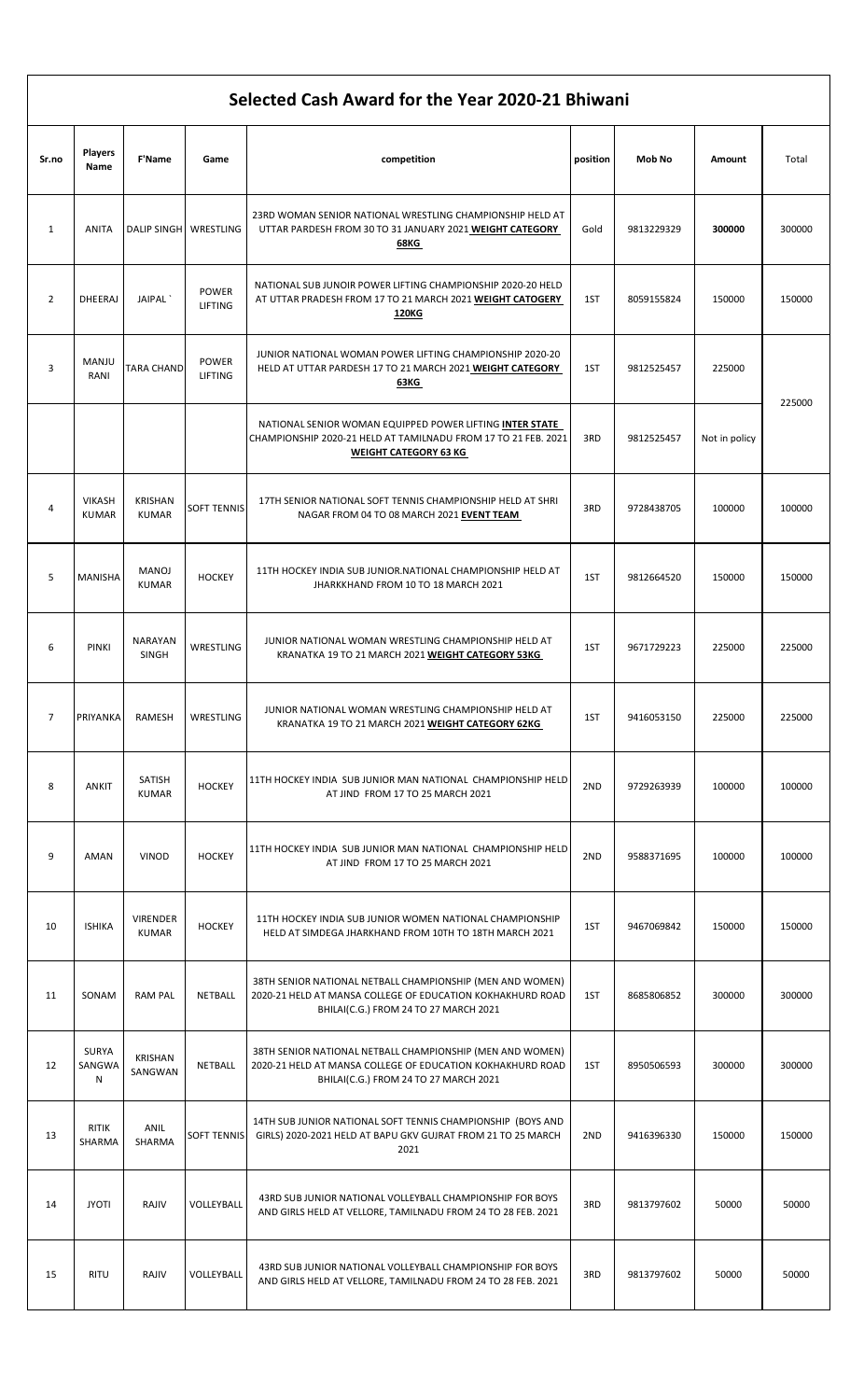| 16 | HARDEEP                                 | <b>RAJENDER</b>                | <b>ATHLETICS</b>                | 8TH NATIONAL RACE WALKING OPEN CHAMPIONSHIP HEL AT RANCHI<br>JHARKHAN FROM 13 TO 14 FEB 2021 EVENT 20 KM RACE WALKING                                      | 3RD  | 8168859563 | 100000     | 100000                     |
|----|-----------------------------------------|--------------------------------|---------------------------------|------------------------------------------------------------------------------------------------------------------------------------------------------------|------|------------|------------|----------------------------|
| 17 | SAVITA                                  | <b>DHARMPAL</b>                | V.BALL                          | 43RD SUB JUNIOR NATIONAL VOLLEYBALL CHAMPIONSHIP FOR BOYS<br>AND GIRLS HELD AT VELLORE, TAMILNADU FROM 24 TO 28 FEB. 2021                                  | 3RD  | 9812457757 | 50000      | 50000                      |
| 18 | <b>MUKUL</b>                            | SATPAL                         | WUSHU                           | 19TH JUNIOR WUSHU CHAMPIONSHIP BOYS AND GIRLS HELD AT BHODIA<br>KHEDA STADIUM, FATHABAD FROM 10 TO 15 MARCH 2021 WEIGHT<br><b>CATEGORY 65 KG (SANSHOU)</b> | 3RD  | 9729675289 | 75000      | 75000                      |
| 19 | TANISHA<br><b>VERMA</b>                 | 'INOD KUMA                     | ARCHERY                         | 41NTPC JUNIOR NATIONAL ARCHERY CHAMP FROM 7 TO 16 MARCH 2021<br>HELD AT UTTARAKHAND EVENT RECURAVE TEAM                                                    | 2ND  | 9306499364 | 150000     | 150000                     |
| 20 | <b>BHATERI</b>                          | <b>OMBIR</b>                   | WRESTLING                       | JUNIOR NATIONAL WOMAN WRESTLING CHAMPIONSHIP HELD AT<br>KRANATKA 19 TO 21 MARCH 2021 WEIGHT CATEGORY 65KG                                                  | 1ST  | 9813141628 | 225000     | 225000                     |
| 21 | <b>ASTHA</b><br><b>TOKAS</b>            | <b>SUKHBIR</b><br><b>SINGH</b> | PARA JUDO                       | IX NATIONAL VISUALLY IMPAIRED JUDO CHAMPIONSHIPS 2021, 18 TO 20<br><b>MARCH 2021</b>                                                                       | 2ND  | 9577744000 |            | Only one<br>Game in Policy |
|    | <b>ASTHA</b><br><b>TOKAS</b>            | <b>SUKHBIR</b><br>SINGH        | PARA<br><b>SWIMMING</b>         | 20TH NATIONAL SWIMMING CHAMP HELD AT BANGLOR FROM 20 TO 22<br>MARCH 2021 50 m Free Style                                                                   | Gold | 9577744000 | 300000     |                            |
|    |                                         |                                |                                 | 20TH NATIONAL SWIMMING CHAMP HELD AT BANGLOR FROM 20 TO 22<br>MARCH 2021 50M BREAST STOCK                                                                  | Gold |            | Not in OCA | 600000                     |
|    |                                         |                                |                                 | 20TH NATIONAL SWIMMING CHAMP HELD AT BANGLOR FROM 20 TO 22<br>MARCH 2021 100M BREAST STOCK                                                                 | Gold |            | 300000     |                            |
| 22 | PRASANT<br>Α<br>KARMAKA<br>$\mathsf{R}$ | SANIL<br>KARMAKAR              | PARA<br>SWIMMING                | XX-NATIONAOL PARA SWIMMING CHAMPIONSHIP, 2020-2021 OF<br>KARNATAKA 20 TO 22 MARCH 2021 EVENT 100M BREAST STROKE                                            | 3RD  | 9830429226 | 100000     |                            |
|    |                                         |                                |                                 | XX-NATIONAOL PARA SWIMMING CHAMPIONSHIP, 2020-2021 OF<br>KARNATAKA 20 TO 22 MARCH 2021 EVENT4X100M MEDLEY RELAY                                            | 3RD  | 9830429226 | Not in OCA |                            |
|    |                                         |                                |                                 | XX-NATIONAOL PARA SWIMMING CHAMPIONSHIP, 2020-2021 OF<br>KARNATAKA 20 TO 22 MARCH 2021 EVENT 50M FREE STYLE                                                | 2ND  | 9830429226 | 200000     | 300000                     |
|    |                                         |                                |                                 | XX-NATIONAOL PARA SWIMMING CHAMPIONSHIP, 2020-2021 OF<br>KARNATAKA 20 TO 22 MARCH 2021 EVENT 50M BREAST STROKE                                             | 3RD  | 9830429226 | Not in OCA |                            |
| 23 | ARUN<br>RANGA                           | ARJUN<br><b>SINGH</b>          | PARA<br><b>POWER</b><br>LIFTING | 18TH SENIOR NATIOMAL PARA POWER LIFTING CHAMP HELD AT SRI<br>KANTEERAVA STADIUM, BENGALURU FROM 19 TO 21 MARCH 2021<br><b>WEIGHT CATEGORY 80KG</b>         | 3RD  | 9728271033 | 100000     | 100000                     |
| 24 | SUNIL<br><b>KUMAR</b>                   | <b>UDEYBHAN</b>                | ARCHERY                         | 41TH NTPC JUNIOR ME/ WOMEN NATIONAL (INDIAN ROUND)<br>ARECHARY CHAMPIONSHIP HELD AT DEHRADUN, UTTARAKHAND FROM<br>7 TO 16 MARCH 2021                       | 3RD  |            | 75000      | 75000                      |
| 25 | <b>SUMIT</b>                            | SHIVKUMAR                      | ARCHERY                         | 41TH NTPC JUNIOR ME/ WOMEN NATIONAL (INDIAN ROUND)<br>ARECHARY CHAMPIONSHIP HELD AT DEHRADUN, UTTARAKHAND FROM<br>7 TO 16 MARCH 2021                       | Gold |            | 225000     | 225000                     |
| 26 | SONIA                                   | RAJU                           | ARCHERY                         | 41TH NTPC JUNIOR ME/ WOMEN NATIONAL (INDIAN ROUND)<br>ARECHARY CHAMPIONSHIP HELD AT DEHRADUN, UTTARAKHAND FROM<br>7 TO 16 MARCH 2021 EVENT MIXED TEAM      | 1ST  | 7082691917 | 225000     | 225000                     |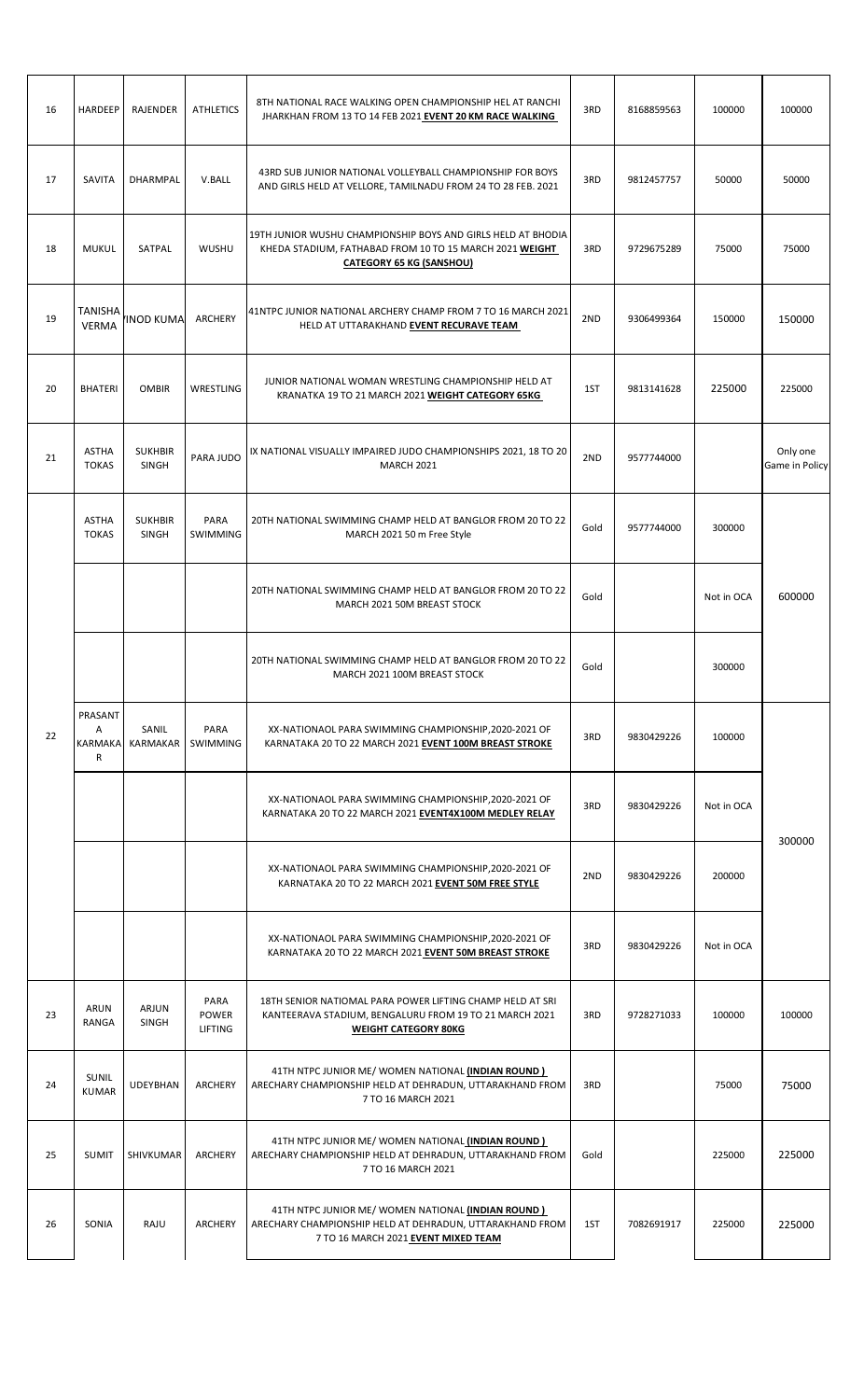|    | SANTOSH                            | <b>DESH RAM</b>               | PARA<br><b>AHTLETICS</b>             | 19TH NATIONAL PARA ATHLETICS HELD AT SRI KANTANEERAVA<br>STADIUM, BENGALURU, KARANATAKA FROM 24 TO 27 MARCH 2021<br>(DISCUS THROW)                                         | 1ST | 9728975153 | 300000 |                            |
|----|------------------------------------|-------------------------------|--------------------------------------|----------------------------------------------------------------------------------------------------------------------------------------------------------------------------|-----|------------|--------|----------------------------|
| 27 |                                    |                               | PARA<br><b>AHTLETICS</b>             | 19TH NATIONAL PARA ATHLETICS HELD AT SRI KANTANEERAVA<br>STADIUM, BENGALURU, KARANATAKA FROM 24 TO 27 MARCH 2021<br>(JAVELIN THROW)                                        | 1ST | 9728975153 | 300000 | 700000                     |
|    |                                    |                               | PARA<br><b>AHTLETICS</b>             | 19TH NATIONAL PARA ATHLETICS HELD AT SRI KANTANEERAVA<br>STADIUM, BENGALURU, KARANATAKA FROM 24 TO 27 MARCH 2021<br>(SHOT PUT)                                             | 3RD | 9728975153 | 100000 |                            |
|    | SANTOSH                            | DESHRAM                       | PARA<br><b>SITTING</b><br>VOLLEYBALL | 9TH SR. MEN AND WOMEN SITTING PARA VOLLEYBALL NATIONAL<br>CHAMP HELD AT JAT DHARMSHALA BHIWANI2020-2021, 26 TO 28<br><b>MARCH 2021</b>                                     | 1ST | 9728975153 |        | Only one<br>Game in Policy |
| 28 | RAJESH<br><b>KUMAR</b>             | BALWANT                       | PARA<br>VOLLEYBALL<br><b>SITTING</b> | 9TH SR. MEN AND WOMEN SITTING PARA VOLLEYBALL NATIONAL<br>CHAMP HELD AT JAT DHARMSHALA BHIWANI2020-2021, 26 TO 28<br><b>MARCH 2021</b>                                     | 2ND | 9813249240 | 200000 | 200000                     |
| 29 | SURENDE<br><b>R SINGH</b>          | <b>DALBIR</b><br><b>SINGH</b> | PARA<br><b>SITTING</b><br>VOLLEYBALL | 9TH SR. MEN AND WOMEN SITTING PARA VOLLEYBALL NATIONAL<br>CHAMP HELD AT JAT DHARMSHALA BHIWANI2020-2021, 26 TO 28<br><b>MARCH 2021</b>                                     | 2ND | 9812319950 | 200000 | 200000                     |
| 30 | <b>MONIKA</b><br><b>KUMARI</b>     | RAJBIR<br><b>SINGH</b>        | PARA<br><b>SITTING</b><br>VOLLEYBALL | 9TH SR. MEN AND WOMEN SITTING PARA VOLLEYBALL NATIONAL<br>CHAMPIONSHIP HELD AT JAT DHARMSHALA BHIWANI2020-2021, 26 TO<br>28 MARCH 2021                                     | 1ST | 9812623690 | 300000 | 300000                     |
| 31 | <b>DAYAWA</b><br><b>NTI</b>        | RAJPAL<br>SINGH               | PARA<br><b>SITTING</b><br>VOLLEYBALL | 9TH SR. MEN AND WOMEN SITTING PARA VOLLEYBALL NATIONAL<br>CHAMP HELD AT JAT DHARMSHALA BHIWANI2020-2021, 26 TO 28<br><b>MARCH 2021</b>                                     | 1ST | 9812030293 | 300000 | 300000                     |
| 32 | <b>GYANEND</b><br><b>ER SINGH</b>  | <b>RAJ KUMAR</b>              | PARA<br><b>SITTING</b><br>VOLLEYBALL | 9TH SR. MEN AND WOMEN SITTING PARA VOLLEYBALL NATIONAL<br>CHAMPIONSHIP HELD AT JAT DHARMSHALA BHIWANI2020-2021, 26 TO<br>28 MARCH 2021                                     | 2ND | 9996813584 | 200000 | 200000                     |
| 33 | <b>VIKAS</b>                       | <b>SATBIR</b>                 | PARA<br><b>SITTING</b><br>VOLLEYBALL | 9TH SR. MEN AND WOMEN SITTING PARA VOLLEYBALL NATIONAL<br>CHAMPIONSHIP HELD AT JAT DHARMSHALA BHIWANI2020-2021, 26 TO<br>28 MARCH 2021                                     | 2ND | 7015511036 | 200000 | 200000                     |
| 34 | <b>SUKHBIR</b><br>SINGH            | JAILAL                        | PARA<br><b>SITTING</b><br>VOLLEYBALL | 9TH SR. MEN AND WOMEN SITTING PARA VOLLEYBALL NATIONAL<br>CHAMPIONSHIP HELD AT JAT DHARMSHALA BHIWANI2020-2021, 26 TO<br>28 MARCH 2021                                     | 2ND | 9577744000 | 200000 | 200000                     |
| 35 | RAMPATI                            | <b>HOSHIYAR</b><br>SINGH      | PARA<br><b>SITTING</b><br>V.BALL     | 9TH SR. MEN AND WOMEN SITTING PARA VOLLEYBALL NATIONAL<br>CHAMP HELD AT JAT DHARMSHALA BHIWANI2020-2021, 26 TO 28<br><b>MARCH 2021</b>                                     | 1ST | 9050600174 | 300000 | 300000                     |
| 36 | <b>VIJAY</b><br><b>KUMAR</b>       | BHANARAM                      | PARA<br><b>SITTING</b><br>V.BALL     | 9TH SR. MEN AND WOMEN SITTING PARA VOLLEYBALL NATIONAL<br>CHAMPIONSHIP HELD AT JAT DHARMSHALA BHIWANI2020-2021, 26 TO<br>28 MARCH 2021                                     | 2ND | 9812908132 | 200000 | 200000                     |
| 37 | SANJAY<br><b>KUMAR</b>             | <b>BIRKHA RAM</b>             | PARA<br><b>SITTING</b><br>V.BALL     | 9TH SR. MEN AND WOMEN SITTING PARA VOLLEYBALL NATIONAL<br>CHAMPIONSHIP HELD AT JAT DHARMSHALA BHIWANI2020-2021, 26 TO<br>28 MARCH 2021                                     | 2ND | 9812483233 | 200000 | 200000                     |
| 38 | <b>MUKESH</b><br>RANI              | DHARAMPAL<br><b>SINGH</b>     |                                      | 9TH NATIONAL VISUALLY IMPAIRED JUDO CHAMPIONSHIP HELD AT K.D.<br>PARA- JUDO SINGH BABU STADIUM LUCKNOW FROM 18 TO 20 MARCH 2021 WEIGHT<br><b>CATEGORY - 70 KG (SENIOR)</b> | 2ND | 8493898199 | 200000 | 200000                     |
| 39 | <b>HARVINDE</b><br><b>R SINGH</b>  | <b>HAWA SINGH</b>             | PARA<br><b>AHTLETICS</b>             | 19TH NATIONAL PARA ATHLETICS CHAMPIONSHIP HELD AT SRI<br>KANTEERAVA STADIUM, BENGLURU, KARNATAKA FROM 24 TO 27<br>MARCH 2021 EVENT (SHOT PUT)                              | 1ST | 7015188628 | 300000 | 300000                     |
| 40 | <b>MONU</b><br><b>GHANGHA</b><br>S | RAJBIR                        | PARA<br><b>AHTLETICS</b>             | 19TH NATIONAL PARA ATHLETICS HELD AT SRI KANTANEERAVA<br>STADIUM, BENGALURU, KARANATAKA FROM 24 TO 27 MARCH 2021<br><u>(SHOT PUT)</u>                                      | 1ST | 9991189204 | 300000 | GOODOO                     |